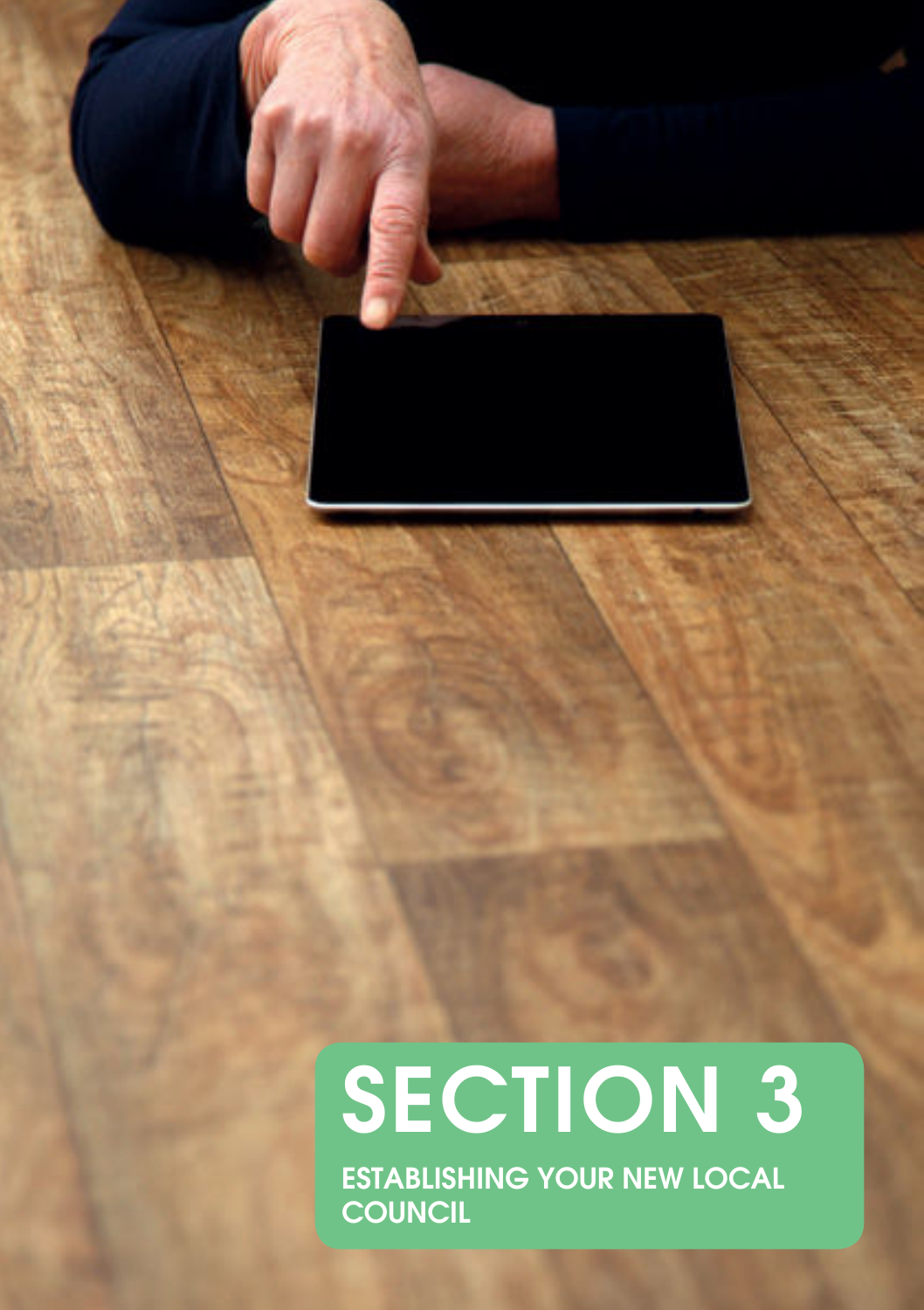# **CONTENTS**

# INTRODUCTION to Section 3

The community governance review has decided that a new local council should be created in your area. What happens now? There may be a time gap between this decision and the election. This section outlines the role of the temporary council as well as the things you will need to consider at the first meeting of the new local council.

In this section you will also find useful contacts to ensure you get the best advice to equip you for the challenges you are likely to face. This section also adds some of the advice provided by the NALC and Brian Wilson & Associates (2011) guidance note on meeting the infrastructure challenges faced by many new parish councils.

| <b>Introduction to Section 3</b>                                                 | 3  |
|----------------------------------------------------------------------------------|----|
| Interim measures: a shadow council                                               | Δ  |
| Reorganisation order: what happens when<br>your new local council is established | 6  |
| <b>Elections</b>                                                                 | 9  |
| <b>Useful contacts</b>                                                           | 15 |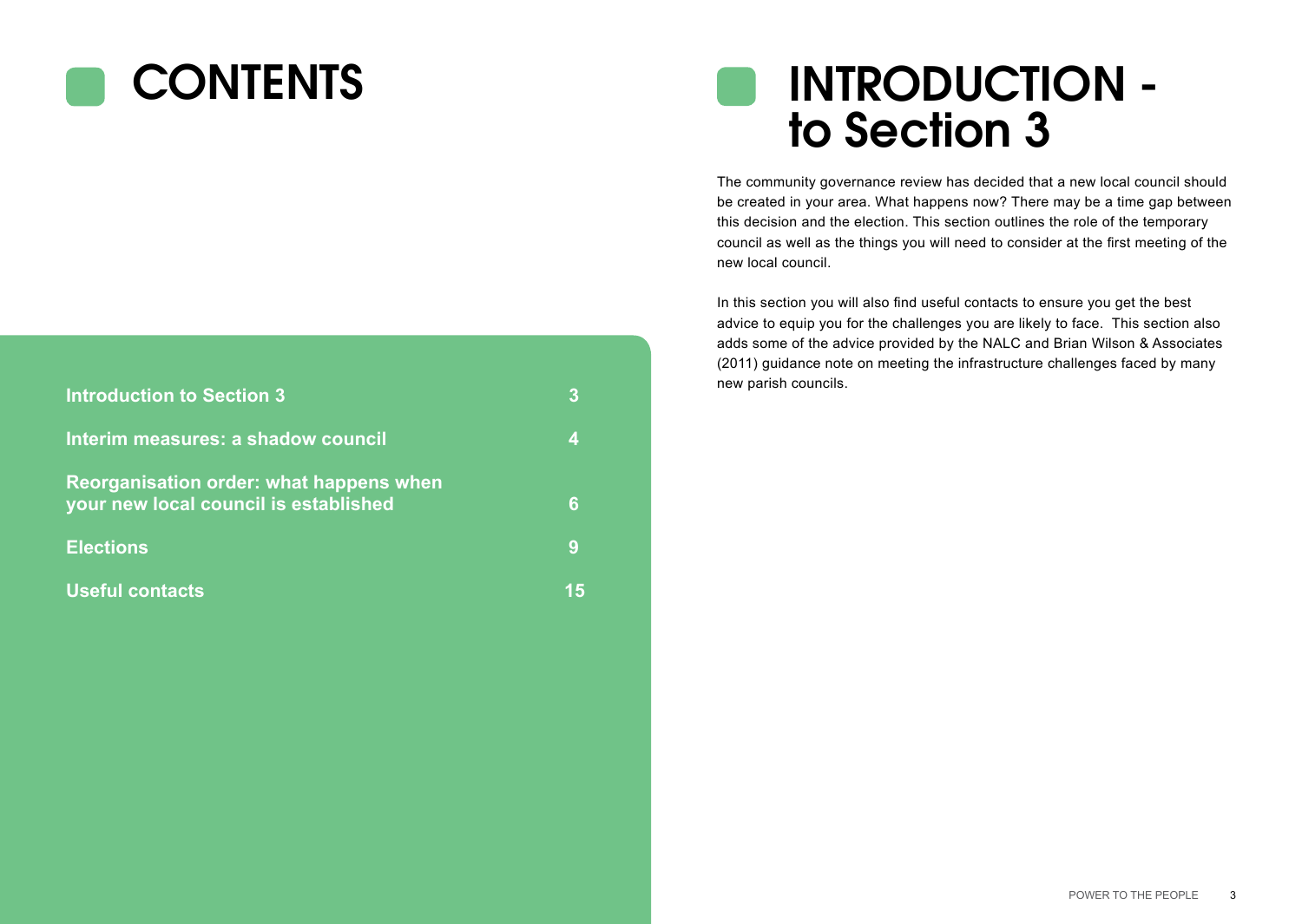# **INTERIM MEASURES: Creating a Shadow Council**

Ok, so it has been decided through the community governance review that a new local council should be created for your local area. What happens now? In terms of your campaign, your journey does not end here. You will need to promote the election for councillors for your new council. Typically a successful campaign will have galvanised community spirit in the area, but don't let the wait until the next local authority election (which could be some time off) deter you. Maintain momentum by doing things – consider Neighbourhood Planning or fundraising for local projects for example. You may also wish to be involved in a "shadow local council".

# **WHAT IS A SHADOW COUNCIL?**

A shadow local council is a non-statutory council that may be created prior to the reorganisation order being made (see below). It may be a group of local residents or campaigners nominated by the local authority.

# **WHAT A SHADOW COUNCIL CAN DO;**

A shadow council has no statutory powers but it can be a good means of laying the ground for the new local council. It can;

- find premises for the local council to meet
- consult residents about what they would like the local council to do
- create a website
- undertake activities for the community.

# **PREMISES**

The shadow council can start by addressing some of the practicalities the new local council will have to face. Does the local area have somewhere the council can meet? You could investigate whether the council will be able to use a local meeting hall or perhaps a local school, after classes have finished. Finding an accessible local meeting place and budgeting for use of this space will enable the local council to start its business as quickly as possible.

# **BUDGET AND PRECEPT**

You should consider drafting a budget for the local council. The budget may include the operations of the council, including insurance. Part of your local council's budget will be the tax levied from residents, called the precept. It is important that a realistic figure is set for the council's first precept because setting the precept too low could create significant issues for future years. It is important that you carefully consider what the council's needs will be in the first year after elections and then in subsequent years. You should consider what its operational costs will be, for example staffing and premises rental. You should also consider statutory costs (i.e. the obligations dictated by law), such as costs around the annual audit and insurance costs.

There is a good reason to get it right first time. If the initial precept is inadequate to cover costs the council may need to raise the precept the following year. If this is a significant rise this can create a great deal of negative publicity in the local area about the 'tax burden' on local people.

# **[View article on negative publicity](http://www.lgcplus.com/news/parish-referendum-could-endlocalism/5066538.article)**

# **CONSULT RESIDENTS**

The shadow council can give the new local council a significant head start by conducting some consultation exercises with the local community. You may already have been in touch with many local residents through your campaigning work and now is the opportunity to show you were listening. What are local residents expecting the new council to deliver? How will the council show it is working for the community? These are questions you can answer in the pre-election phase. This information will then provide the foundation for work undertaken once the new local council is elected.

# **WEBSITE**

Establishing a website for the local council can help to establish an online source of information for local residents. It will help promote the work of residents involved in the council, the forthcoming election and may help with any consultations. Establishing a website early on will help promote the local councils 'brand' across the community.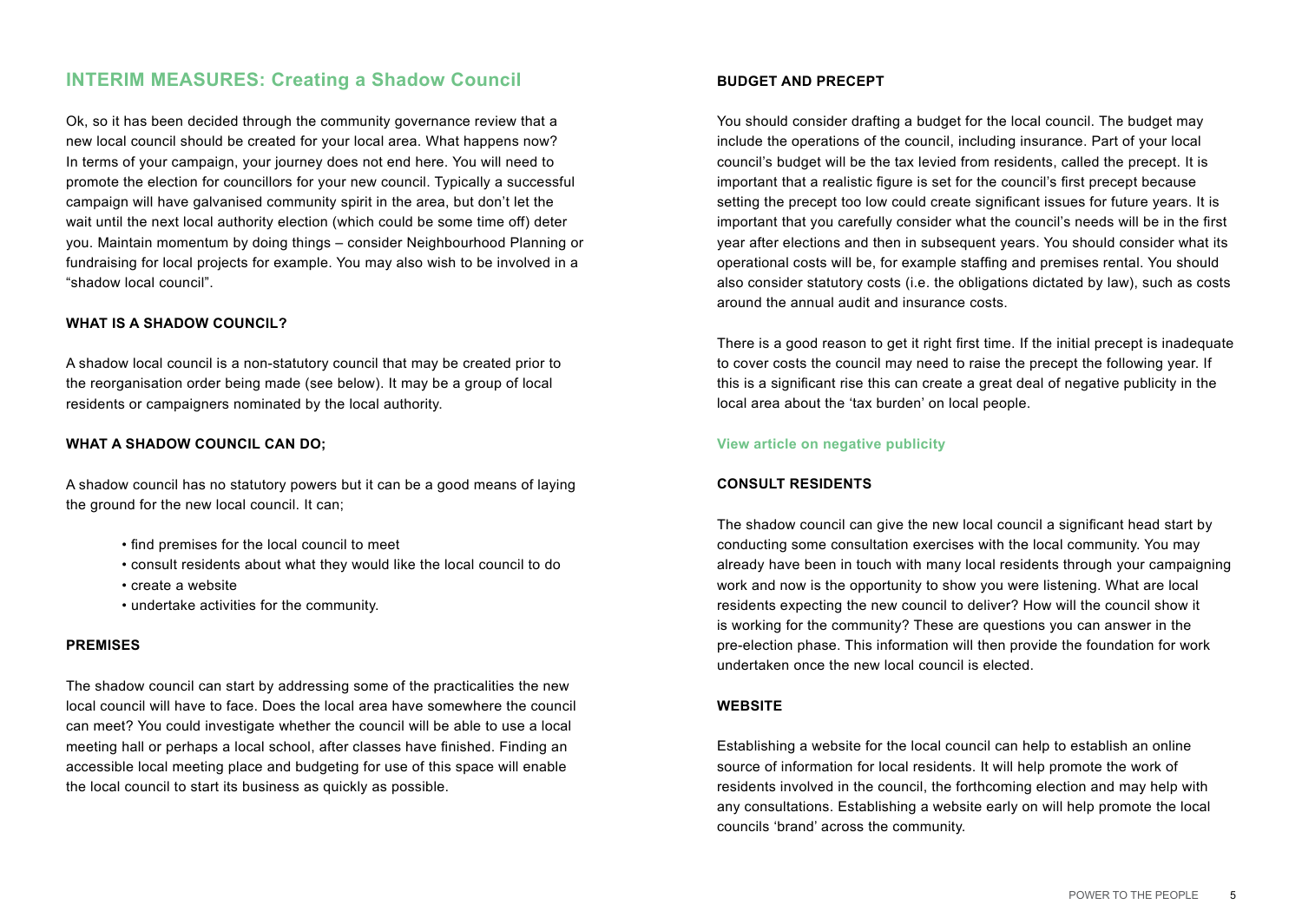# **ACTIVITIES**

Your shadow council may be able to get involved in local activities. Are there opportunities to volunteer to get something done in the local area? Sending along a few people to help out and promote the future role of the local council can help raise the profile of the kinds of work the local council will be involved in. This might be an opportunity for you to show your commitment to making a difference for local people.

# **THE REORGANISATION ORDER: Creating Your New Local Council**

A reorganisation order gives effect to the decisions made as part of the community governance review and creates a new local council in the eyes of the law.

The reorganisation order creates the local council with all the legal powers of an elected parish council before elections are held. The local authority may decide to appoint temporary councillors to the new council for the pre-election period who will run the council until the elected councillors (who may or may not include temporary councillors) take over. It may also make provision for the transfer or management of things such as property or staff.

# **PLANNING THE DEVELOPMENT WORK**

Plans to support the administrative, financial, governance, staffing, logistical and policy requirements of a new local council should start as soon as the re-organisation order confirming its creation is made. Specific considerations include establishing the role of the principal local authority: their specific responsibilities will vary depending upon the circumstances of the new council. For instance, whether the new council is being created in a parished or unparished area. It will be important to clarify these duties early in the process.

#### **VESTING AND ASSET TRANSFER**

Vesting is essentially the legal transfer of assets (land, buildings, vehicles, etc.) to the new local council from another body (whether a principal local authority or another local council). The vesting document is where these transfers and powers are captured.

Specific considerations include:

 • Agreeing what and how assets will transfer: clarity is needed about the buildings, land, monuments, vehicles, etc that will transfer; and about the terms of the transfer. This could include restrictions (covenants) and it is a chance to negotiate about these, e.g. access to land, resale terms.

 • Ensuring the vesting document is comprehensive: in particular, that it details all transferring physical and people assets and clearly identifies the responsibilities of the new council with respect to them. This will avoid confusion further down the line. This may be a major task for a new larger local council.

### **STAFF TRANSFERS AND EMPLOYMENT**

Staff transfers and employment is often a significant area of consideration for a newly set up local council. Specific considerations involve:

> • Agreeing staffing levels: posts may be filled by people transferring from an existing local council or principal local authority, if an existing job is essentially moving into the new local council; in this case Transfer of Undertakings, Protection of Employment (TUPE) arrangements probably apply and will determine terms and conditions of employment.

> • Open market recruitment: otherwise, local councils will need to plan for successful recruitment through the local or wider job markets.

 • Adhering to employment law: this is an increasingly complex area. Advice is available from NALC in the '**[Being a good employer: a](http://www.nalc.gov.uk/publications)   [guide for parish and town councillors](http://www.nalc.gov.uk/publications)**' publication.

 • Hosting volunteers: local councils should consider whether there are suitable roles for volunteers and ensure management arrangements for them.

 • Management and training: this covers identifying and meeting the training needs of employees and volunteers, as well as developing training policies. See also the linked guidance above.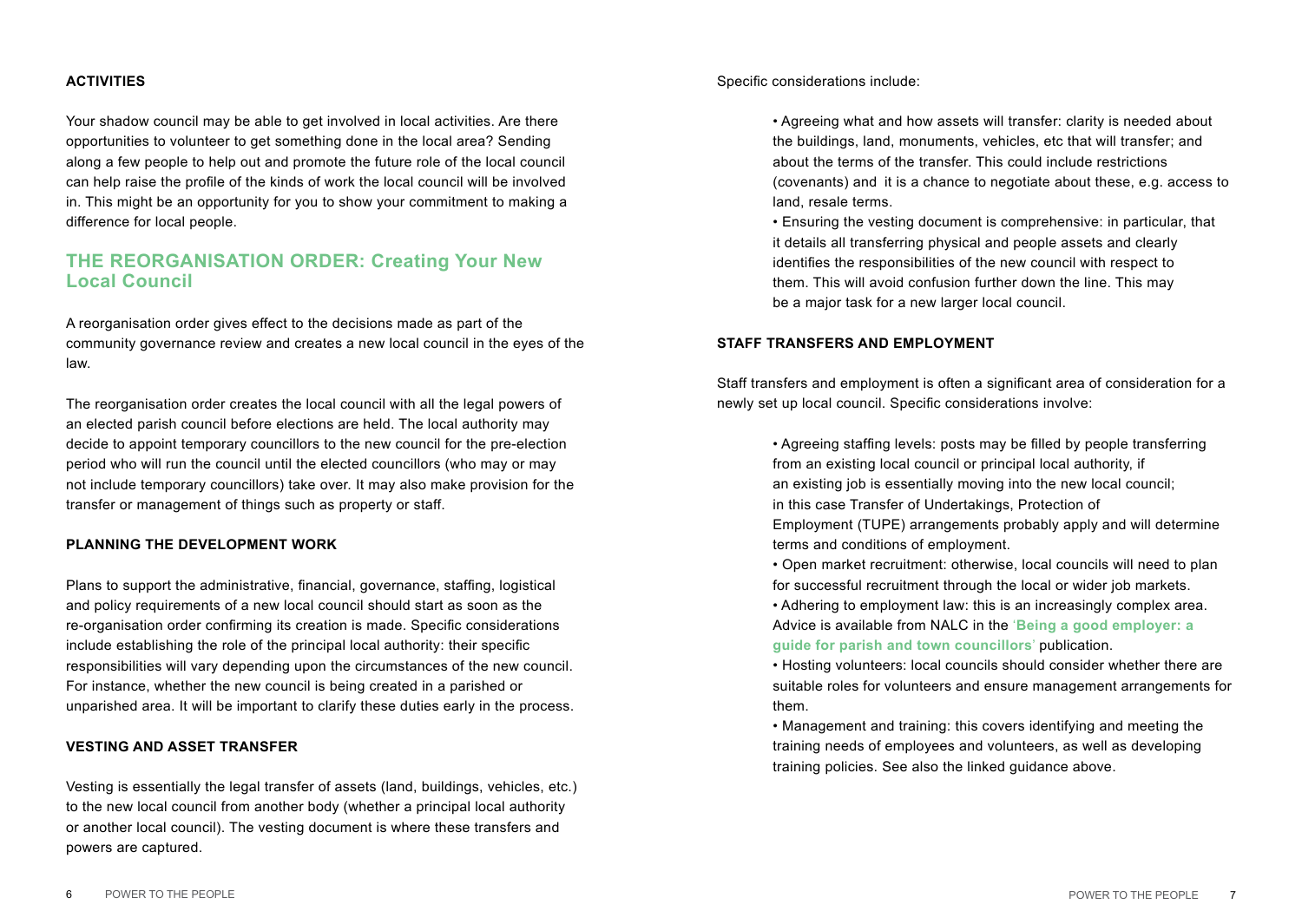# **EMPLOYING A CLERK**

In order to get the most out of your time in the period before the elections, you may wish to employ a clerk, rather than wait until after the elections. An experienced clerk can help you establish some basic protocols, providing both advice and administrative support during this period. He or she may have to act as a project manager, personnel director, public relations officer or finance administrator. A clerk also has a number of statutory responsibilities. Legally councils can delegate decisions to clerks because they are trusted professional officers whose objectivity allows them to act for the council. The best councils will have a clerk and councillors who work as a team to provide a service for the community. A clerk can help you achieve as much as possible at this early, preparatory stage. In some cases, your county association of local councils may be able to help you find some administrative support at this stage. Information on how to employ a clerk, is available from the NTS guide for parish and town councillors "Being a good employer".



# **ELECTIONS**

As part of the reorganisation order, the date for the first council election will be set. It is important that enthusiasm for the new council is maintained, particularly in the run up to elections. Encourage people to stand for election, highlighting the difference that they can make.

Template posters are available as part of this resource to help promote upcoming elections. You should also consult the Electoral Commission website (see 'useful contacts') for the rules and regulations around elections and standing as a candidate.

Although the majority of councillors in local councils are independent of party politics, there is an ongoing debate about the role of political parties in this tier of government. If you are an independent candidate you might feel you are at a disadvantage compared to those candidates who have the support of a political party. This isn't necessarily the case. As an independent, it is likely that your knowledge of the community, and your commitment to it, is recognised by your neighbours. A campaign by independent candidates in Frome gives an insight into the successful strategy used by one group of independent candidates.

# **WHAT HAPPENS NEXT?**

Congratulations you have been elected to office! You will now need to organise your first meeting. This can be done in a variety of ways. If your council has already appointed a clerk, he or she will organise and minute your first meeting. If not, you may wish to contact your **[County Association of Local](http://www.nalc.gov.uk/about-county-associations)  [Councils \(CALC\)](http://www.nalc.gov.uk/about-county-associations)** or even your local authority to find advice on how to find the administrative support you will require.

# **COUNCIL MEETINGS AND OPERATION**

There are a range of important early tasks required to ensure effective support for council meetings, good governance and decision making structures. Specific considerations include:

- Defining the councillor roles and responsibilities: a useful resource is the **[Good Councillor's Guide](http://www.nalc.gov.uk/library/publications/801-good-councillors-guide/file)**.
- Setting up standing orders which describe the rules for the operation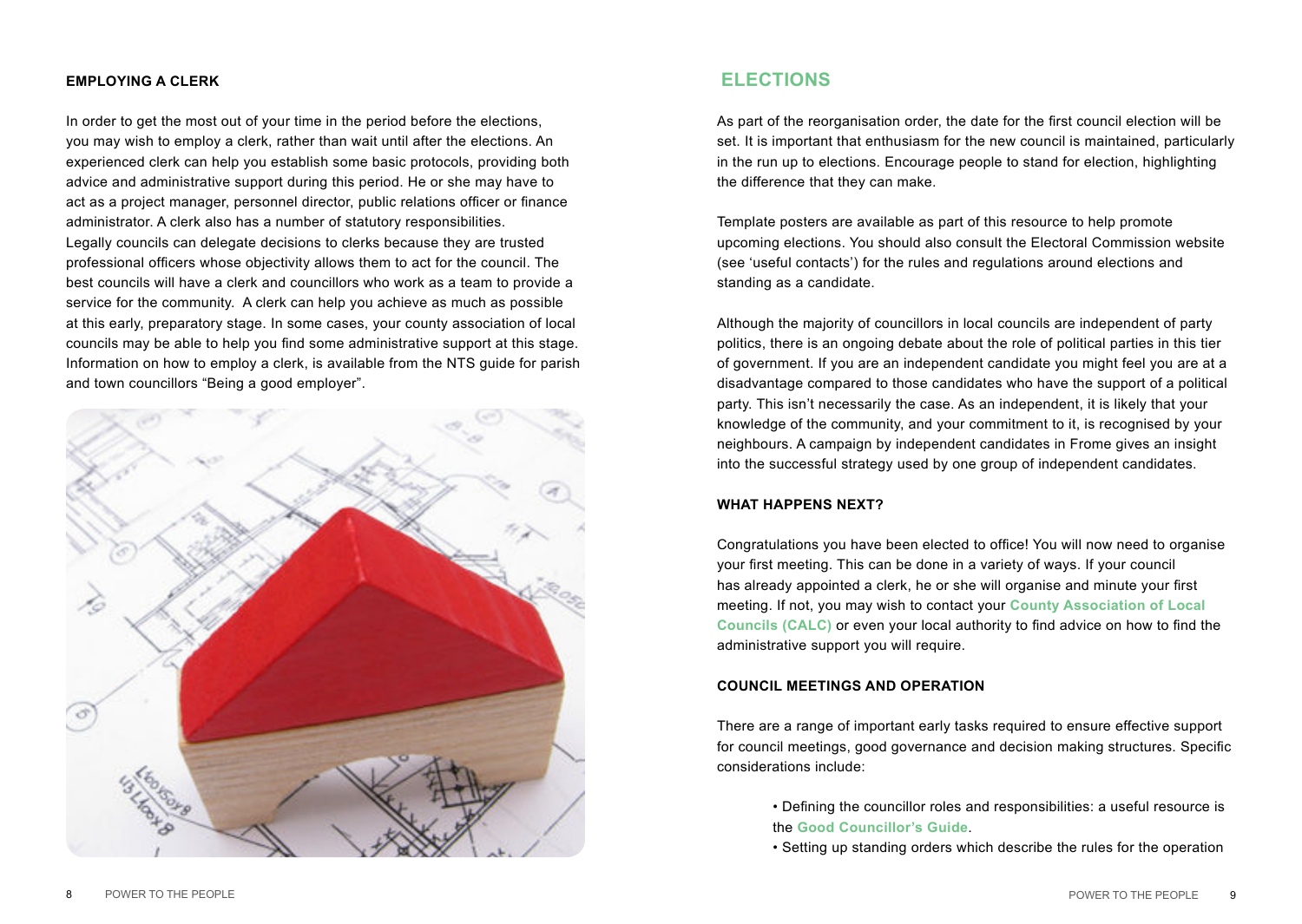of the Council, including how often it will meet and how the public can be involved.

 • Creating a register of members' interests, to avoid conflict of interest (perceived or otherwise).

 • Overseeing the election of a chair and a deputy at the first council meeting.

 • The formation of any sub-committees to manage business such as finance, communications, planning, etc.

# **FIRST MEETING**

At the local council's first meeting, you will have to make some key administrative decisions. These will set out how you operate as a council, including how you will ensure you are accountable to the public, both financially and operationally.

In the NALC book 'Local Councils Explained', a set of model standing orders, or rules, has been developed. These standing orders provide a good basis for you to make sure your council operates effective organisational and administrative procedures that are in accordance with the law.

# **[Purchase Local Councils Explained](http://www.nalc.gov.uk/publications)**

**[Download the Good Councillors Guide](http://www.nalc.gov.uk/library/publications/801-good-councillors-guide/file)** (this is a short booklet that outlines the responsibilities of all councillors and provides an overview of what you should expect)

# **OFFICE AND ADMINISTRATION**

A new council will face various practical, administrative and logistical issues in its early phase. Specific issues include:

> • Accommodation: finding suitable office space for the council and venues for council meetings or other events.

 • Telecoms: installing telephone and IT hardware, software and networks.

 • Insurance: required insurance could include buildings and contents, public liability and employer's liability.

• Heath and safety: for employees, members and the public who have

 access to council offices and services. Undertaking risk assessments and putting in place appropriate policies will be important.

 • Contingency planning and business continuity: it is good practice to identify the main risks to the Council's operation and to plan for operation if they were to come about. This could include severe weather, building damage, IT failure and the departure of the clerk.

# **FINANCE AND AUDIT**

An important and potentially complex aspect of new local council set up is finance and audit. Financial compliance and audit requirements will need wide ranging actions:

- Setting up a bank account(s) for the council.
- Establishing a payroll for employees and an expenses system for members.
- Financial delegations for councillors and the clerk (and possibly other staff).
- Audit arrangements: there are both internal and external auditing requirements.

**[View full guidance on the governance and accountability requirements of](http://www.nalc.gov.uk/library/publications/803-governance-and-accounability-with-appendix/file)  [local councils](http://www.nalc.gov.uk/library/publications/803-governance-and-accounability-with-appendix/file)**

# **MEMBERSHIP OF YOUR LOCAL COUNTY ASSOCIATION OF LOCAL COUNCILS AND NALC**

You should give careful consideration to joining your CALC and NALC (one subscription covers membership to both). Membership of your CALC will more easily give you access to the network of local councils in your area.

Through membership you will have access to a number of services that will assist you in the performance of your duties and help your local council to develop:

- legal advice
- training
- publications, briefings and information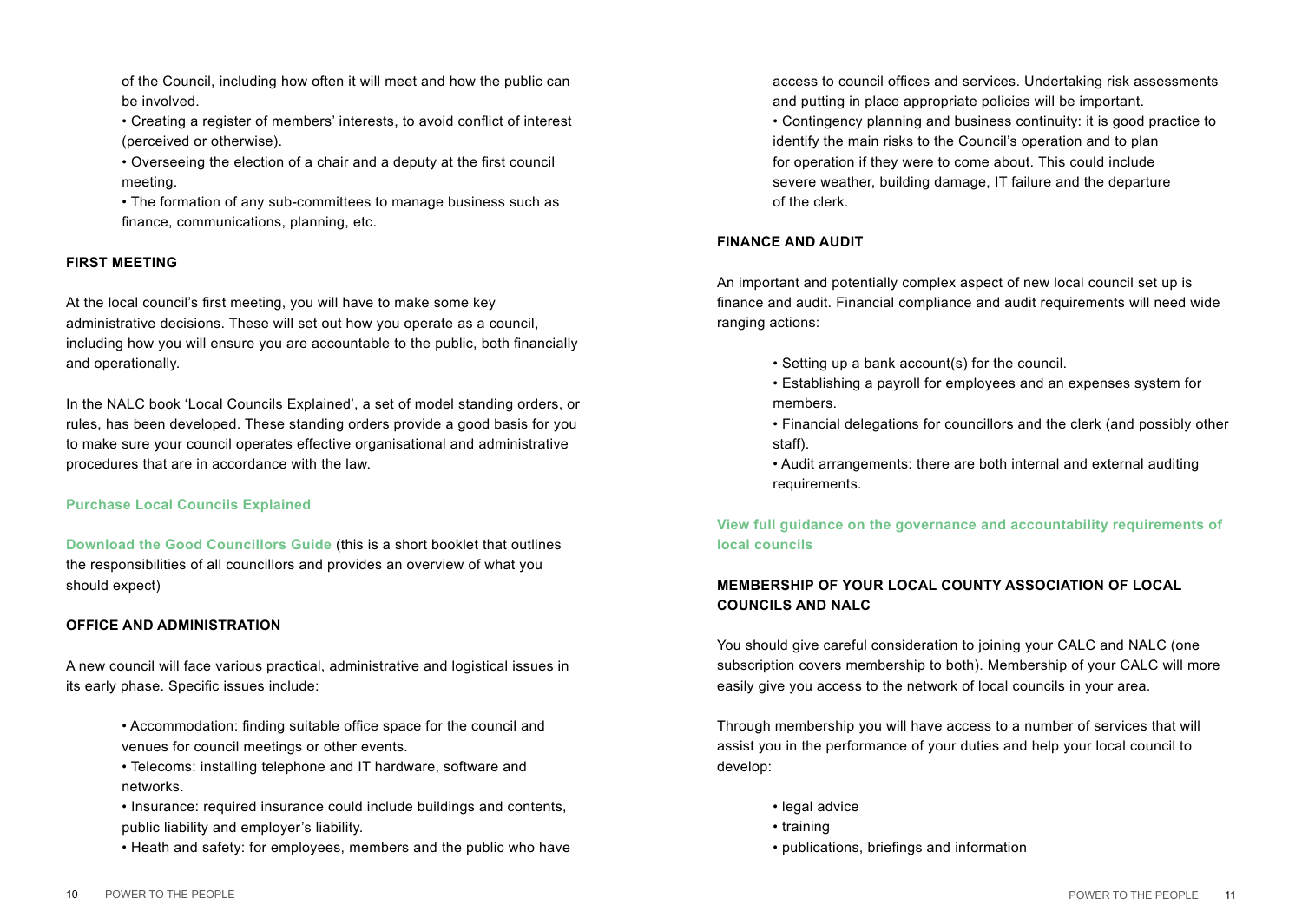- financial advice
- technical advice
- policy advice
- administrative advice and materials
- conferences and events.

More broadly, both your local county association and NALC lobby at both local and central government level on your behalf to influence matters directly related to local councils.

NALC is a democratic national representative body for local councils. Each county association of local councils appoints one representative from its member councils to sit on the National Council and a number of further committees ensure that views from across the country are voiced at a national level.

# **MEMBERSHIP OF THE SOCIETY OF LOCAL COUNCIL CLERKS**

When you have appointed a clerk to your new local council they may wish to consider membership of the Society of Local Council Clerks (SLCC). It is the professional membership body for local council clerks.

# **TRAINING**

Increasingly, training is being seen as vital to the development of the local council tier of local government not only for clerks but also, for councillors (members). It is important that a local council recognises the value of welltrained clerks and councillors.

The National Training Strategy for parish and town Councils was first conceived in a rural white paper in 2000. Its purpose is to offer training to councils in order for them to make the most of their role and carry out their duties more easily. The strategy has now been in place for several years, which has led to significant advancement for local councils nationally.

The body responsible for training in your area is a county training partnership (CTP). A CTP consists of a number of key organisations including your local county association of local councils, the local SLCC branch, and potentially representatives from the rural community council (RCC), relevant principal

authorities, educational bodies and private trainers engaged in the area. In most cases, the lead body of the partnership is the county association of local councils, although in some cases this is the rural community council. Some partnerships have joined together to form regional training partnerships (RTPs). The partnership will arrange training events and courses for clerks, councillors and other officers. Contact with the training partnership lead officer is encouraged in order to discuss your training needs and find out what support and resources you might be able to access.

There is a variety of training available to both clerks and councillors across the country. This includes topics as diverse as chairmanship, freedom of information, accounts and audit and new councillor training, to name just a few. This is just illustrative of the kinds of training sessions that take place but there are a variety of sessions available on a number of topics. A significant amount of people from within the local council tier have also completed certificates, diplomas and degrees in Local Policy with the University of Gloucestershire. This degree course has now become an Honours Degree in Community Engagement and Governance. It provides a higher education qualification for clerks and other officers, which can be studied by councillors too.

Certificate in Local Council Administration (CiLCA) is the accredited certificate for the local council tier, designed to test basic levels of competence for the role of local council clerk. The syllabus has been designed to cover all aspects of the clerk's role and candidates are required to compile a portfolio of evidence to show they fully understand their job. The certificate for clerks is a vital criterion for a council gaining Local Council Award Scheme Status. A qualified clerk is a vital cog in ensuring that a local council is driven forward. As an employer, the local council should appreciate the value in funding training for staff to ensure that they gain the right skills and operate effectively. We would recommend that all councils have a training budget for clerks and councillors.

The benefits of a trained clerk are: being up to date and confident when it comes to advising the council, this will help it realise its potential. Training for clerks is a sound investment: it can help a council to save money by minimising auditing costs, avoiding mistakes and keeping up-to-date, and can help a council to find new sources of funding. Being trained will also help a clerk further their career, adding to their skills base and possibly even allowing part-time clerks to take on clerking for more than one local council.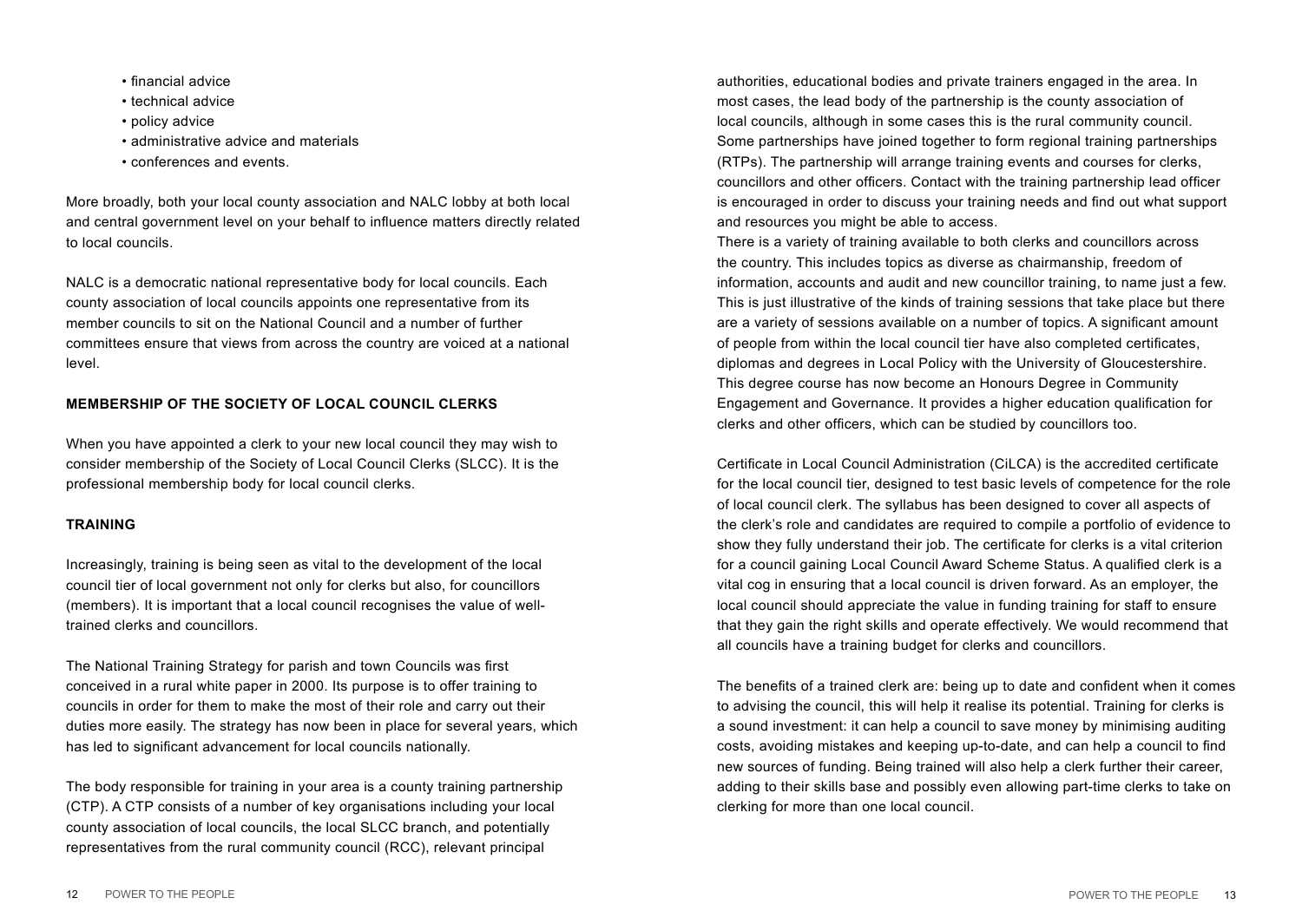# **CONTINUOUS PROFESSIONAL DEVELOPMENT (CPD)**

Launched in 2007 the National Training Strategy CPD scheme offers anyone the opportunity to assess their skills prior to setting an annual development plan based around their needs. They then record a range of learning activities to meet the needs initially identified. CPD points are self-awarded following completion of activities and/or attendance at training events. The CPD scheme is the vehicle by which members of the Institute of Local Council Management can progress through the ranks of membership which are, Student followed by Associate, Member, Principal and Fellow. A copy of the CPD booklet including the skills audit, development plan and record can be downloaded from both the NALC and SLCC websites.

#### **COMMUNICATIONS**

Raising the profile of new local councils with a range of partners will be a crucial after the new council has been created. Aspects to consider are:

> • Communicating with residents: important both in raising the profile of the new council and in avoiding confusion with the principal local authority. Tools include website development, circulating newsletters, features in local papers and corporate branding, plus face-to-face contact and being present at local events.

 • Communicating with neighbouring local (parish and town) councils: this can be to discuss common concerns, to learn from each others' experiences and to consider joint services or working arrangements.

 • Communicating with principal local authorities and other tiers of local government: through formal neighbourhood and area committees and other decision making and spending fora. This can help to develop the new council's policy and strategic role. It can also help develop a mutual understanding of roles and responsibilities.

#### **MOVING FORWARD**

Local parish and town councils typically find that the set up phase lasts twoyears or more after the re-organisation order has been issued. Once they begin to emerge from this intense period, many are keen to turn their attention to future ambitions. These might include:

 • Developing strategies and plans that provide a structure and milestones for longer term council objectives;

 • Becoming members of the CALC, NALC and Society of Local Council Clerks (if they have not already done so);

 • Applying for Local Council Award Scheme Status, to instill good working practices and develop the role of the council in the community; • Adopting community led planning to engage with local residents and find out about their priorities for the area, leading to a Parish or Town Action Plan;

 • Increasing the range of service or assets where the local council and its community take on responsibility for management or delivery.

Evidence shows that a well supported and carefully managed set up phase provides a sound platform for new local parish and town councils to fulfil their longer term aspirations for the local community.

# **USEFUL CONTACTS**

These contacts can provide you with more information about the role of local councils and local councillors, provide examples of the work they do or give more general information about local government and local representation.

# **[National Association of Local Councils \(NALC\)](www.nalc.gov.uk) <www.nalc.gov.uk>**

NALC represents the interests of local (parish and town) councils in England. NALC lobbies government and provides support and advice to member councils in partnership with a network of County Associations of Local Councils.

#### **[Department for Communities and Local Government \(DCLG\)](https://www.gov.uk/government/organisations/department-for-communities-and-local-government .)**

**[https://www.gov.uk/government/organisations/department-for](https://www.gov.uk/government/organisations/department-for-communities-and-local-government .)[communities-and-local-government](https://www.gov.uk/government/organisations/department-for-communities-and-local-government .)**

DCLG sets policy on local government. Its vision is to create great places where people want to live, work and raise a family.